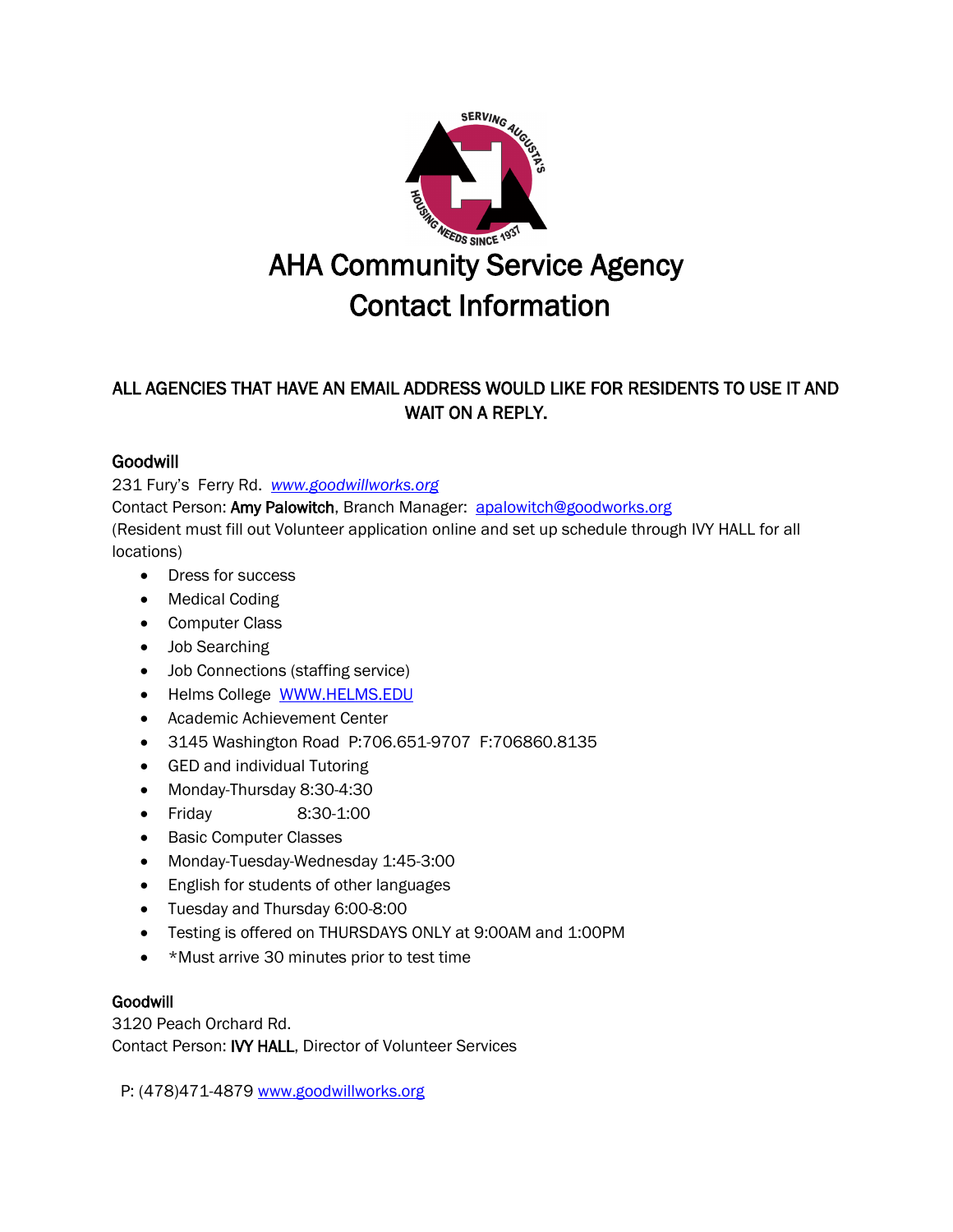Would like to use Goodwill Community Service/ Volunteer Time Sheet.

• Same services as above Goodwill Thrift Store

### Salvation Army Thrift Stores PLEASE DO NOT JUST SHOW UP YOU MUST READ AND FOLLOW INSTRUCTIONS LISTED BELOW

*Register today by visiting: [http://bit.ly/VEj2ZN.](http://bit.ly/VEj2ZN) Once your application is approved you will receive a confirmation e-mail prompting you to log-in to your profile and schedule your shifts. If you do not have internet, please leave a message on the community service hotline Please call Alice Scavullo(706)434-3185 to fill in an application for the Soup Kitchen (706)434-6212 for application help with Family Stores* Contact person: Alice Scavullo, Volunteer&Emergency Disaster Coordinator: (706)434-3185

[alice.scavullo@uss.salvationarmy.org](mailto:alice.scavullo@uss.salvationarmy.org) (must call Alice to be placed on schedule; she will verify any time)

The Salvation Army Soup Kitchen is located at 1384 Greene Street in the Center of Hope Monday-Saturday volunteer hours are 4pm-7pm

Sunday & Holiday volunteer hours are 3:30pm-6:30pm

Please enter thru the main front doors Monday –Friday

Use the door on the right side of the building on weekends.

REMINDER: Let the cook know you are new your first time you come to volunteer. They will give you a brief orientation and show you were the volunteer sign in sheet is located.

You can also complete your community service at our Family Stores located at

### 1803 Knox Ave North Augusta

1507 North Leg Road, Augusta 910 Augusta Rd. Thomson

 $\bullet$  Will accept walk-ins and can take up to ten individuals daily  $\star$  at this Thomson location only $\star$ 

### Salvation Army Life skills

1384 Greene St. Contact Person: Della Epps: (706)364-4088

- Life skills (10 weeks)
- Monday through Friday 9:00 12:30
- Money Management Training
- Microsoft Computer Class

### Mercy Ministries

Contact Person: Fran Oliver, Director; P(706)737-0242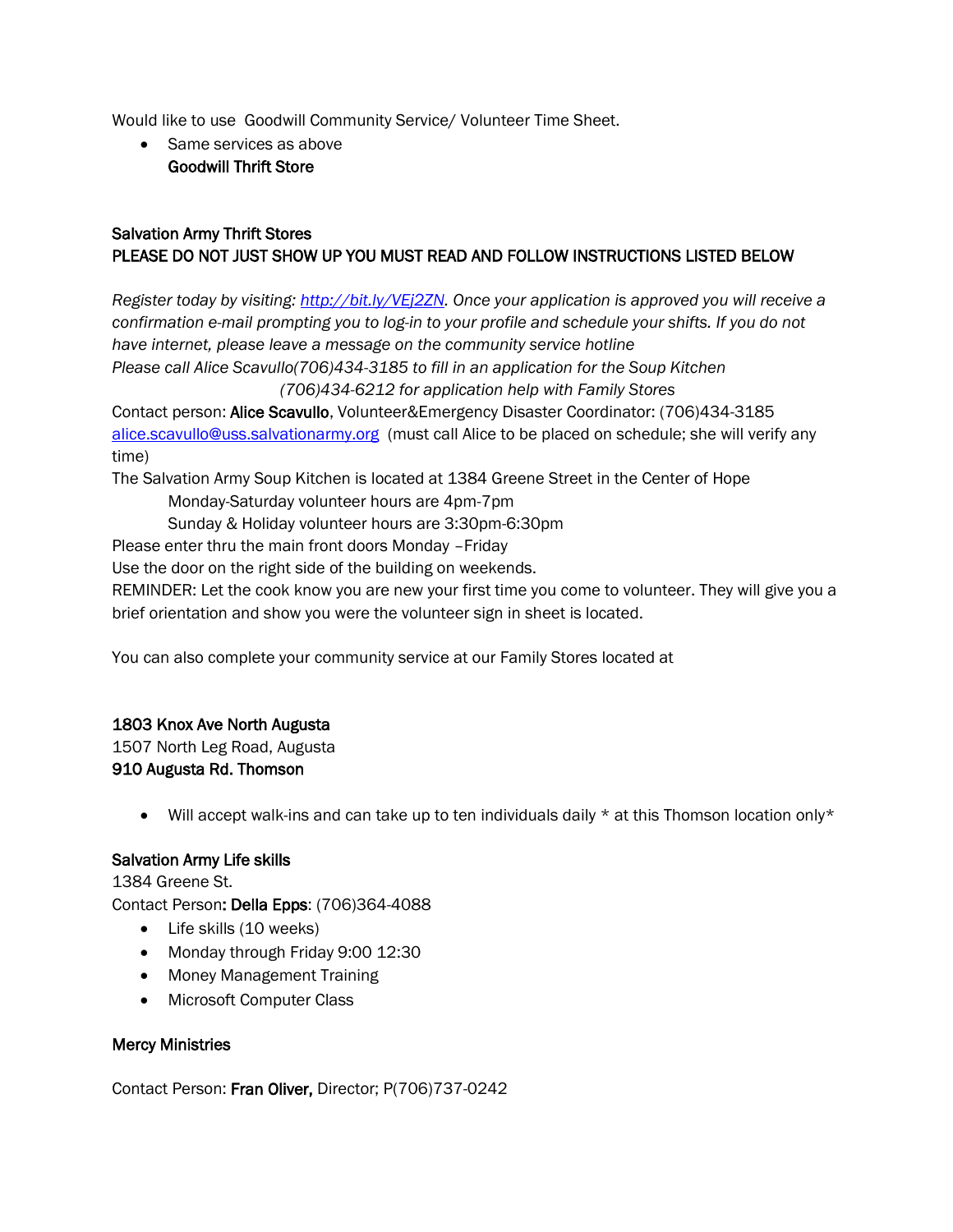Signatures for this location are Fran Oliver 1739 Fenwick St.

### GAP Ministry Curtis Baptist Church

1326 Broad St. Contact Person: Beverly Dasher, P: (706)722-7348 (requires that you leave a message only)

### Neighborhood Networking Center

1690 Olive Rd. (Jennings Place) Contact Persons: Charlene Dent and Catherine Byrdsell, P: (706)736-3527 Open Monday – Friday 10:00AM-2:00PM

#### Superlative Women Initiative \*\*walking distance from Olmstead Homes

1816 Walker St. 623 Crawford Ave. P: (706) 733-8388 F: (706) 733-8388

Young Women Growing Strong 2101 15th Avenue (Dogwood Social Room) 1-2&3rd Saturdays 11:00 AM-3:00PM Sharon Barber Director P:(706)564-2714

Universal Love Daycare & Learning Center 2807 Regency Blvd Contact Person: Judy Mitchell, P: (706)733-3600

• Will need a current background check.

Boys and Girls Club E.W. Hagler 1903 Division Street Gary Winfery Director Signature for this site Terri Wright (706)312-2200 Terrell Academy 309 Crawford Avenue Augusta, Georgia 30904 Contact Person: Kimberly Baxter [chterrellacademy@yahoo.com](mailto:chterrellacademy@yahoo.com)

- This agency requires a current background check
- Application and interview